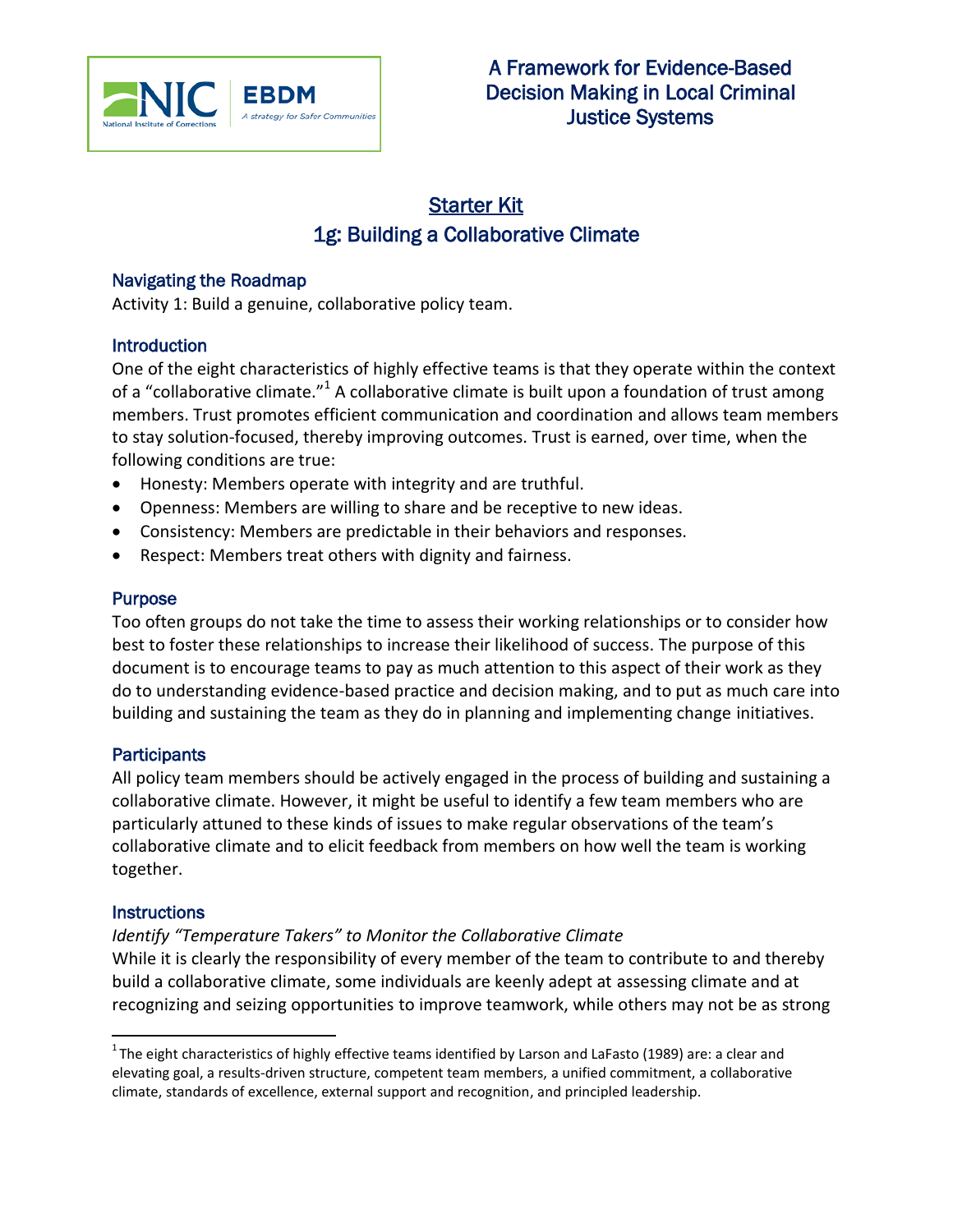in this area. Simply stated, some people almost instinctively notice when things are going well and when the collaborative climate is faltering. This may be reason to specifically identify one or more team members to monitor the collaborative climate, to initiate dialogue about how well the team is working together, and to identify and facilitate activities that are likely to promote trust and support a positive, collaborative climate.

# *Utilize Tools and Strategies for Monitoring the Climate*

There are a variety of methods of assessing the level of collaboration among team members.

- 1. The survey *Working Together: A Profile of Collaboration* is one method of objectively assessing members' perceptions of how well the team is working together.<sup>2</sup> The initial administration of this survey will establish a baseline of data around the team's functioning. Re-administer the survey periodically (e.g., every six months) to identify improvements or new challenge areas.
- 2. Periodically review the team's ground rules to discuss how well members are adhering to them.
- 3. Provide team members with a list of expectations of their participation.<sup>3</sup>
- 4. Consider asking team members to periodically assess themselves with respect to these expectations, to report back to the group the strength they believe they most consistently bring to the team and the one they most need to work on, or to ask team members to provide one another feedback on some or all of the individual expectations on the list.
- 5. Periodically include an item on the team agenda that provides for an open dialogue about the team's effectiveness working together.
- 6. Alternatively, reserve time at the end of a team meeting to pose a set of structured questions such as the following. These questions can be answered anonymously (each member can write their responses (yes/no) on a sheet of paper and these can be collected and tallied) or members can provide their responses in an open forum.
	- a. Generally speaking, are our meetings productive and helping us work towards our vision/mission?
	- b. Do we work from agendas that provide structure and purpose to our meetings?
	- c. Do all members actively participate in our meetings?
	- d. Is there a sufficient level of trust among group members to allow for candid discussion?
	- e. Are all members respectful, even when their perspectives or opinions differ?
	- f. Do members feel "heard" when they share their views?
	- g. Are all members equally committed to the vision/mission?
	- h. Are all members equally contributing to the work of the team?
	- i. Do members believe we can accomplish something together that we could not accomplish separately?
	- j. Do members feel that the team is "in this together," even when things become difficult?
	- k. What can we be doing to further strengthen our team?

l

<sup>2</sup> For more on the *Working Together* survey, see 1b: Administering a Collaboration Survey.

 $3$  For some ideas, see the Appendix.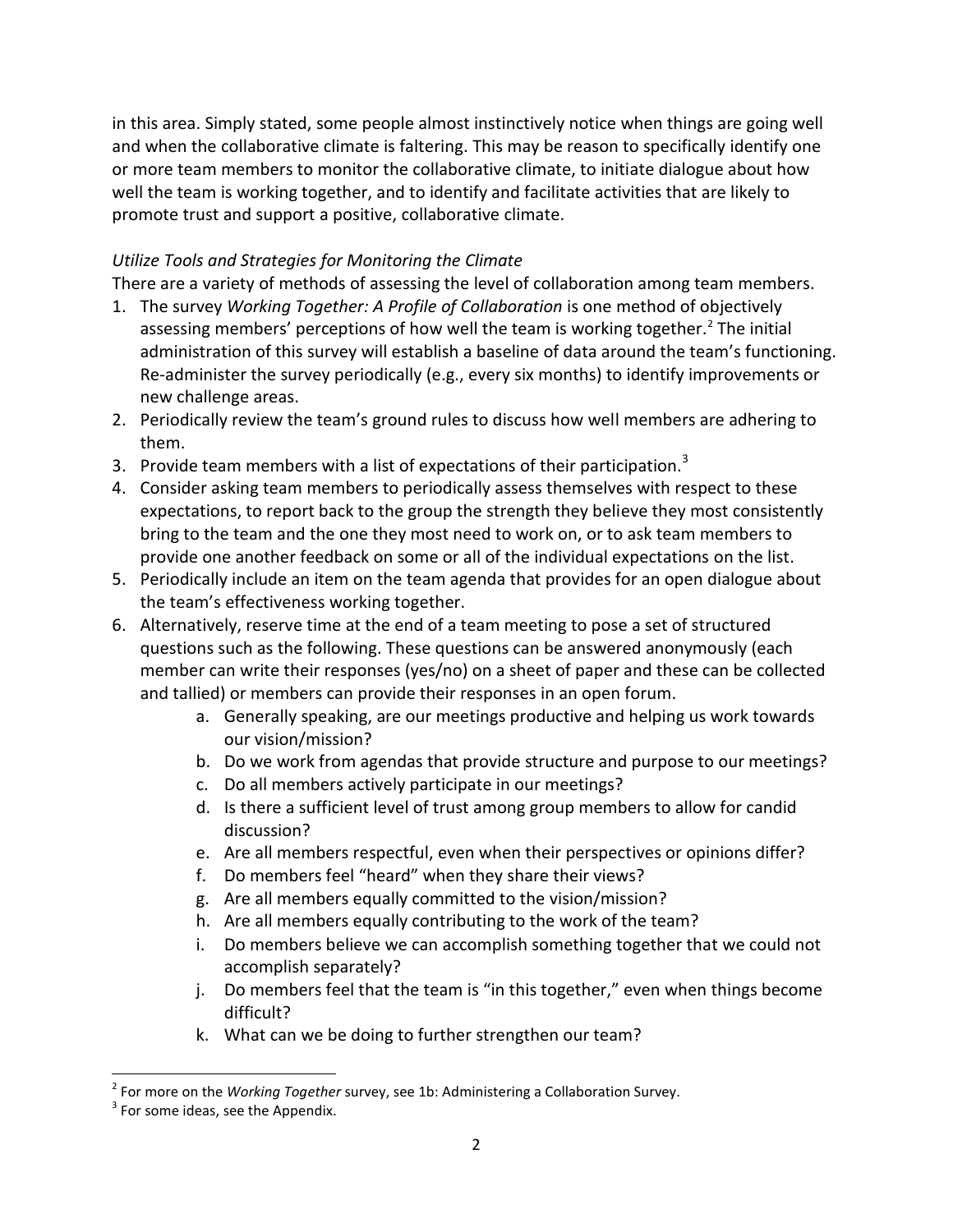7. Solicit the assistance of an outside, neutral individual to interview team members about how well the team is functioning, then report that information back to the group as a whole for consideration and action planning, where needed.

## Additional Resources/Readings

Carter, M. (2005). *Collaboration: A training curriculum to enhance the effectiveness of criminal justice teams*. Retrieved from <http://www.cepp.com/documents/2005CollaborationCurriculum.pdf>

CEPP (2005). *Collaborative Justice.* Website.<http://www.collaborativejustice.org/>

Chrislip, D. D., & Larson, C. E. (1994). *Collaborative leadership: How citizens and civic leaders can make a difference.* San Francisco, CA: Jossey-Bass.

Larson, C. E., & LaFasto, F. M. J. (1989). *Teamwork: What must go right/what can go wrong.* Newbury Park, CA: Sage Publications.